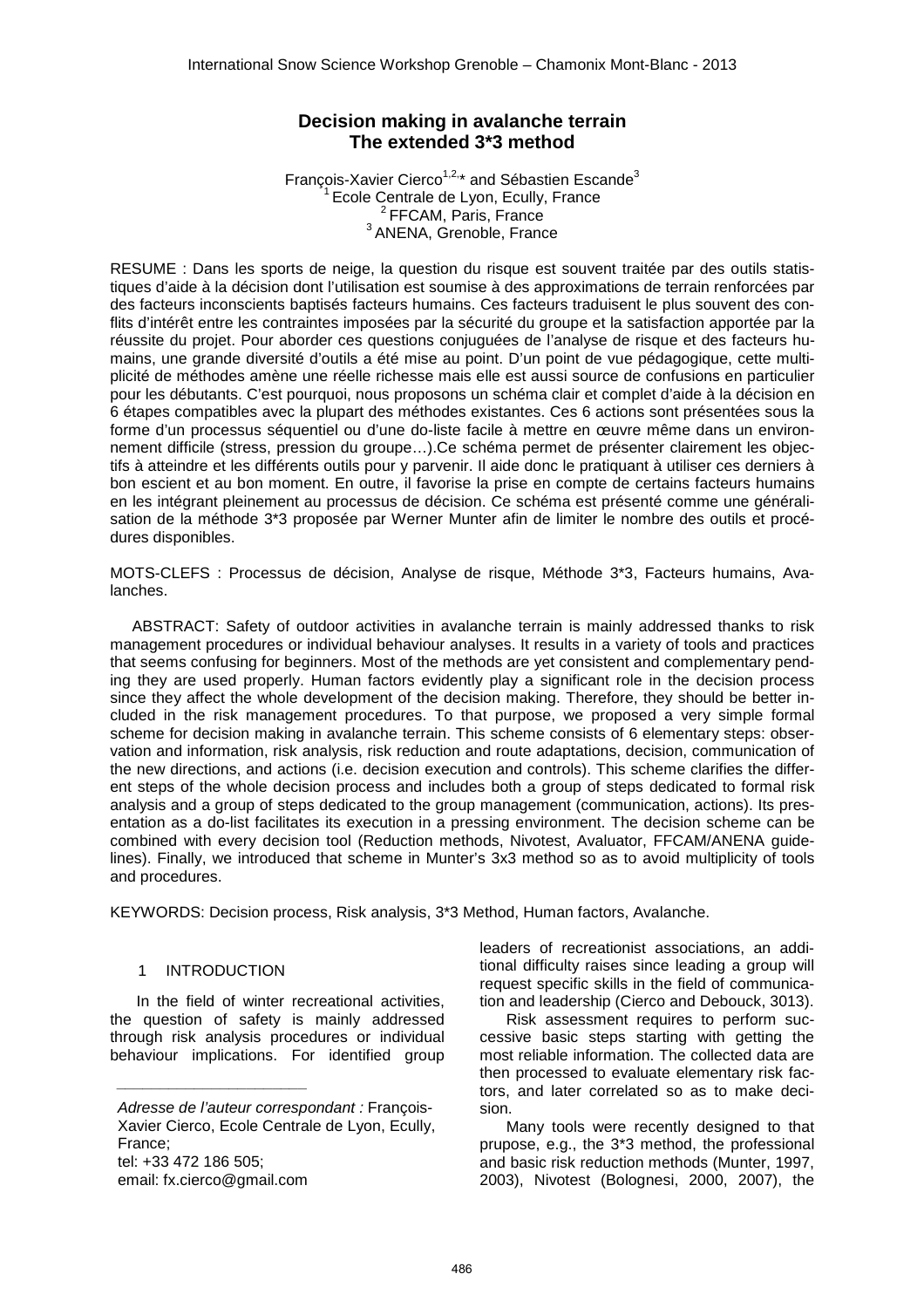Obvious Clue Method (McCammon, 2006), Avaluator (Haegeli and McCammon, 2006, Haegeli, 2010), or the FFCAM/ANENA guidelines (Escande, 2012).

Whether difficult to quantify accurately, many of these tools were proven to get the capabilities to significantly reduce the number of avalanche accident (McCammon and Hägeli, 2005, Uttl, 2012).

Nevertheless, whether the analysis and decision of a single man (the group leader) should be perfect, it is not enough to ensure the safety of the group since the global security will mainly results from the group behaviour i.e., from the effective execution of the given directions.

The role of human factors and individual behaviour is enlightened by statistics of avalanche accidents since (i) 90% of avalanches are triggered by the victim himself and (ii) most of the accidents happen to experimented skiers with basic knowledge in snow sciences and risk management. In many cases, some risk factors were clearly identified by the recreationists (McCammon, 2002, 2004).

From this statement, it can be inferred that human factors are still not taken into account with sufficient accuracy in the decision process operated during outdoor activities.

Efforts were made to understand unconscious dispositions that affect the decision making (McCammon, 2002, 2004, 2009) but interpersonal relationships communication skills and questions of leadership are also involved in the making of "situation at risk".

Moreover, human factors play a significant role on the entire decision process. As a result, human biases cannot be addressed as a separate block or as a specific step of the sequential procedure of risk analysis.

From an educative point of view, the variety of tools designed for decision making as well as the inherent complexity of human factors is rather confusing and can lead to misconceptions. This observation enlightens the need for a clear, simple and general presentation of the decision procedure including specific steps for his effective execution and control.

To that purpose, this paper aims to describe the detailed constitutive steps of the decision process experienced in outdoor activities, particularly on avalanche terrain. This process is shown to be completely consistent with the 3x3 method. It does not replace any tool for decision making (reduction method, Nivotest. Avaluator...) but it enlightens how these methods should be used for increased efficiency and when. Last but not least, it gives skiers and alpinists a do-list of successive steps to be performed. Such process can be compared to any risk or crisis management method like DVA search, or plane taking off and was proven to be very efficient for decision making in pressing environment.

Our objective to provide a simple procedure without increasing the number of specific tools for decision making led us to introduce it in the conceptual framework of the 3\*3 method.

#### 2 GENERAL PRINCIPLES OF RISK ASSESSMENT

Risk assessment methods are of current use in industry, aerial transportation, or medical services as well as for local governments when facing natural hazards. A variety of tools is dedicated to this purpose (APR, AMDE(C), HAZOP, MOSAR...). Despite this apparent diversity, every risk management methods are built on a well defined structure that starts with getting information so as to identify the different risk factors. The intensity and gravity of each risk factor are then evaluated and combined in an elementary risk indicator. Solutions that may reduce the danger gravity or frequency are studied. For every solution, the elementary risk metrics are combined and synthesized to evaluate safety as a whole. Finally, decision is made.

In many cases, the process will not stop at this point. If an industrial process is modified further steps will be requested e.g. staff training, new team organisation, new controls of the process thanks to sensors...

Practically, effective risk reduction less depends on the decision than on its practical application through communication, training, and procedures. Moreover, retroactions and feedbacks are necessary to make sure the risk mitigation is effective.

From this basic sketch, it can be derived that the evaluation of risk indicators is a constitutive part of a larger process.

In the field of avalanche danger, different tools have been proposed to help backcountry skiers to make decision. Namely, the 3x3 method (Munter, 2003) is well suited for risk factor identification. Moreover, this method provides a general conceptual frame which is consistent with others risk management methods. In addition, a variety of specific tools (Reduction method, Munter, 1997, 2003, Nivotest, Bolognesi, 2000, 2007, Obvious Clue Method, McCammon, 2006, Avaluator, Haegeli and McCammon, 2006, Haegeli, 2010...) were designed to help backcountry skiers in both the evaluation of metrics for elementary risk factors and their combinations. Whether they are de-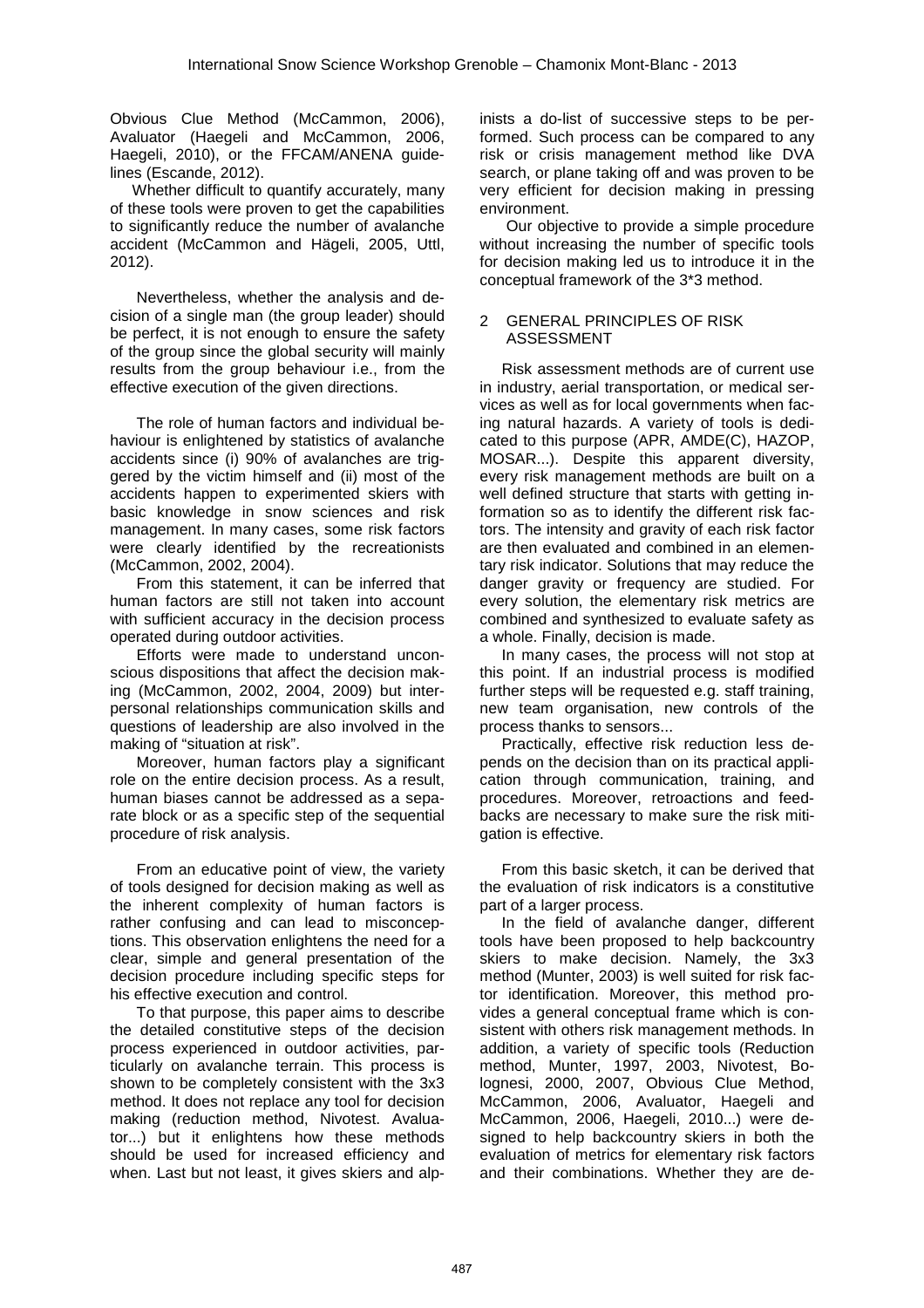rived from different conceptual frameworks, all these methods implicitly compute an aggregated indicator which is compared to a threshold value.

In either the Reduction method, the Nivotest or the Avaluator, a selection of elementary risk factors are quantified through a table of figures. The global evaluation results from either a mental computation in the professional reduction method and the Avaluator, or by turning a disk in the Nivotest.

Those methods were proven to be efficient pending that:

- 1. The method is processed when necessary (i.e., the analysis is performed at each fundamental step of the project as mentioned in the 3x3 method, and particularly when a reevaluation is requested, i.e. during the proiect)
- 2. The delivered information is known to be statistical instead of deterministic. The decision process should take into account a part of uncertainty which cannot be totally removed.
- 3. The user gets conscious of the possible influence of human biases in the use of such tools.

#### 3 MAIN STEPS OF OUTDOOR ACTIVITIES

Every outdoor activity can be described as the succession of four sequential basic steps:

- S1 Preparation
- S2 First sight on the area
- S3 Technical passages
- S4 Debriefing

All the four steps request competences in risk analysis, decision and leadership except debriefing which does not lead to a "real-time" decision in the fields. Therefore, the present paper will focus on the first three steps which request decision making in the fields, i.e. Steps S1, S2, and S3 which were clearly identified and described by Munter (1997, 2003).

In step S1, namely, Preparation, group members have to imagine what conditions they will meet. This step can be compared to a bet. The punter can find information on the recent conditions in the area. Anyway, whatever the quality of the meteorological and snow model could be, whatever the precision of the reports from other recreationists or professional could be, all the available information remains statistical information. Uncertainty about the conditions to be met is therefore reduced but not cleared totally.

In step S2, First sight to the area, the participants will receive a first confirmation (or not) about their bet. The first opportunity is given to re-evaluate the project consistency with observations. To this purpose, much of the data can be usefully and easily quantified (depth of fresh snow, temperature, time…). Quantified information should not be neglected since they constitute elements that can't be discussed later when time for decision will come. Nevertheless, collected information provides partial knowledge since it is relevant at the local scale only. They cannot be extrapolated over the whole route. Therefore, local information has to be collected and analysed locally at any technical steps (namely, step S3) for further re-evaluations of the project consistency.

#### 4 THE DECISION PROCESS AND ITS PRACTICAL APPLICATION

The safety conditions should be evaluated in each of the fundamental steps described above (S1, Preparation, S2, First sight, S3, Technical steps). This analysis aims to lead to three possible choices:

- 1. The project can be continued without adaptations
- 2. It has to be stopped
- 3. It has to be adapted following new directions

Nonetheless, the safety of the group mainly depends on the participant behaviour, whatever the relevance of the decision of a single man (the group leader) could be. Therefore, security is likely not to be ensured whether the directions are not accepted by a part of the group. When the project should be aborted or adapted, misunderstood or misapplied directions may lead to new situations at risk. As a result, the risk management procedure should include specific steps for communication of both the decision and the new directions and feedback.

The decision process is thus made of 6 sequential steps:

- DM1 Collecting information
- DM2 Explicit risk analysis
- DM3 Risk reduction (distances...)
- DM4 Decision making
- DM5 Communication
- DM6 Acting the new scenario

The decision making may lead to abort the project as well as deep route adaptations. The decision making can also result in the continuation of the initial plan. In such case, the group get over the main steps of the project successively (S1 – Preparation, S2 – First sight, S3 – Technical steps). Therefore, the project can be represented with the scheme presented in Figure 1.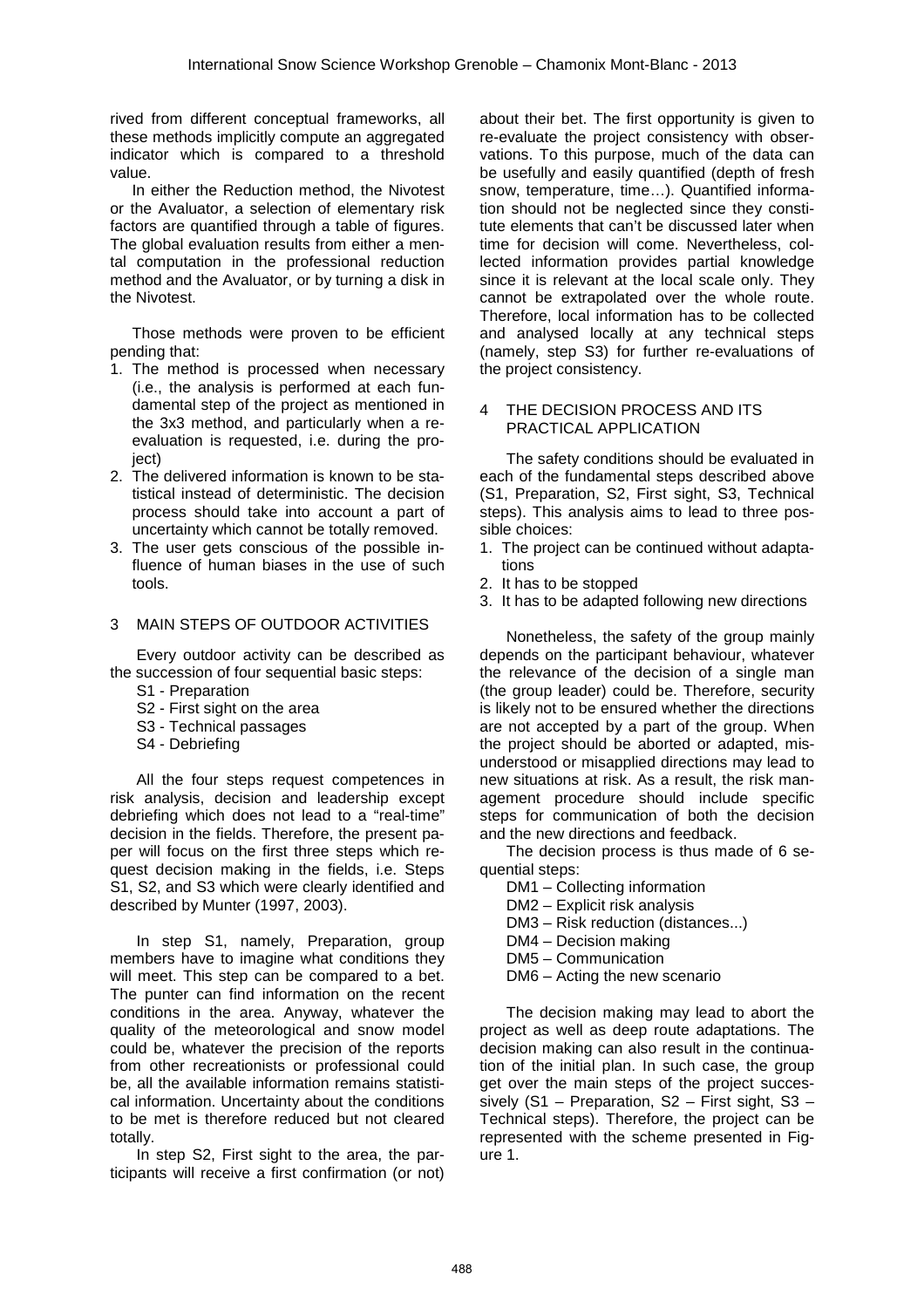

Figure 1. Scheme of the complete decision process including specific steps for its effective execution.

It should be clearly understood that the project effectively stops at the parking. As a result, the descent could include technical steps. Once the group is back to the parking, the project naturally stops and the last question (next step?) should be answered "no".

It should be noted that any step coloured in red may be affected by human biases. Therefore, all the 6 steps will require communication skills and not only step DM5. Possible consequences of human biases of each steps are described below:

- 1. Getting information: information that could put the success of the ascent into question may be not considered (recent avalanches, marks of wind activities...) because the group members suspect that considering them will result in aborting the project.
- 2. Risk analysis: the information may be considered but the risk intensity could be underestimated (cornices, depth of fresh snow...).
- 3. Decision making: the decision may be taken under explicit or implicit pressures. The purpose of such constraints may remain unclear and disconnected of the purpose of the group safety (McCammon 2004)
- 4. Adaptations: route adaptation may obviate interesting slope, or may request more efforts. Those adaptations might be excluded by recreationists even whether objectively safer.
- 5. Communication: unsatisfactory explanations will lead to misunderstood decisions and thus to possible contestation in case of conflicting interests between the decision and the promised recompense of the ski pleasure.
- 6. Action: the contestation of the decision may not be expressed explicitly but rather through behaviours (safety distances between group members will reduce dramatically, directions for skiing will not be followed...)

#### 5 INTRODUCING THE DECISION PROCESS IN THE 3x3 METHOD

The decision scheme described above (Figure 1) has to be processed at any fundamental step identified by Werner Munter (1997, 2003). Moreover, information should be taken about risk factors of any type i.e. the conditions, the terrain and the group. Risk analysis should also be performed for all of these categories. As a result, the scheme of decision process presented above is completely consistent with the 3x3 method.

As a method of risk analysis, the method 3x3 proposes to get information and to evaluate elementary risk factors (in each of the three groups of risk factors: group, terrain, conditions) at any fundamental steps (S1, S2, S3). These actions correspond to the two first steps of the decision process presented above: DM1, Information, and DM2, Risk analysis. From a methodological point of view this process can be presented within the following table (see Table 1).

As proposed in section 4, the do-list of Table 1 will be added further steps for an efficient decision making. Let's start first with step DM3, Risk reduction and step DM4, Decision. Performing risk reduction should include any possible adaptations that will minimize the risk when necessary, i.e., route adaptation or safety distances. As a result, the question that should be answered thanks to the decision process is reduced to the simplest one: "should we stop or should we go?" The question how to go should have found an answer when performing risk reduction (step DM3). For each scenario identified through step DM3, the decision can be facilitated by the use of a dedicated tool, e.g., basic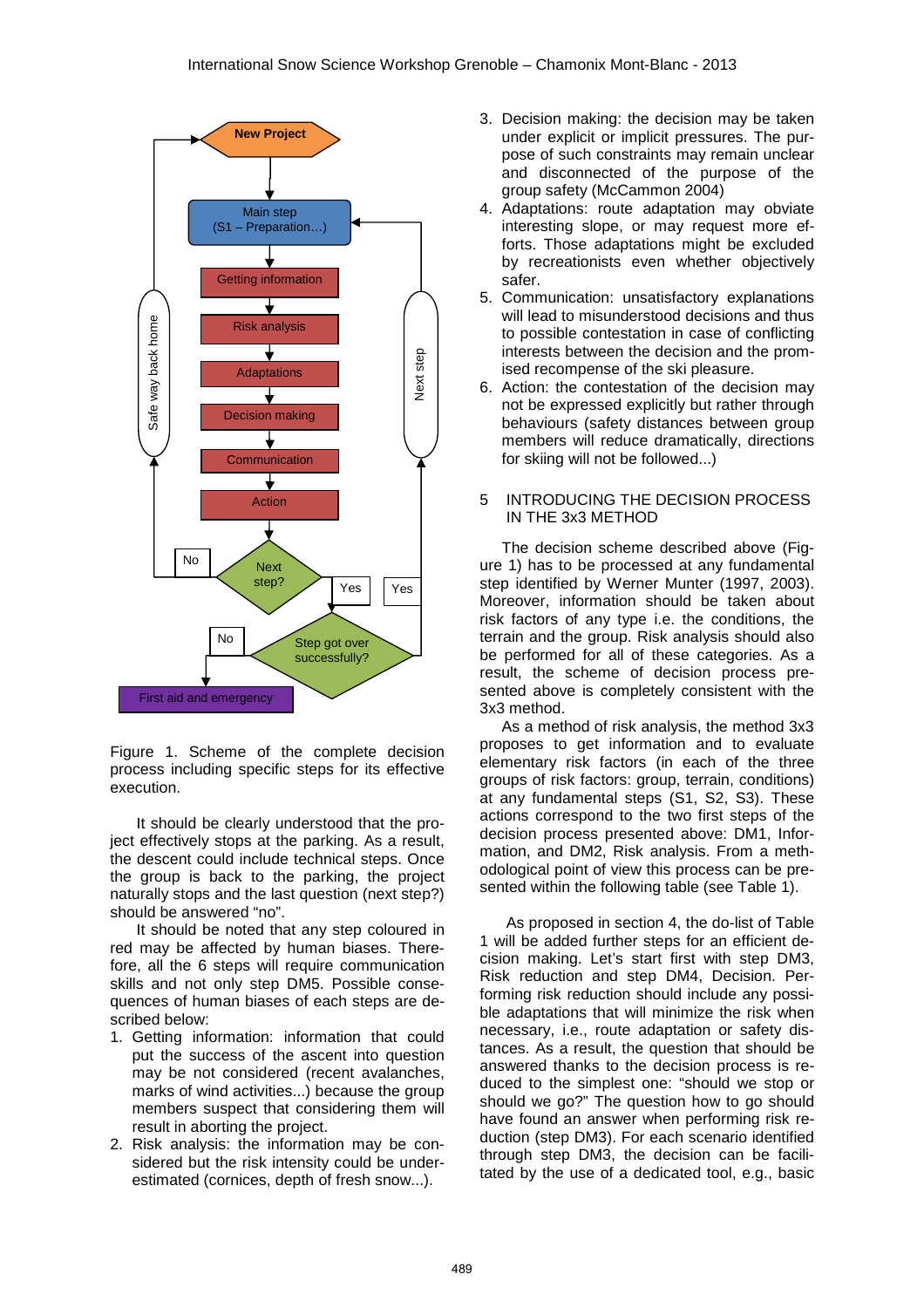|                                   | or professional reduction method, Nivotest, |  |  |  |  |  |  |
|-----------------------------------|---------------------------------------------|--|--|--|--|--|--|
| Avaluator, FFCAM/ANENA guidelines |                                             |  |  |  |  |  |  |

|                       | Conditions                                              | Terrain                                                 | Group |  |
|-----------------------|---------------------------------------------------------|---------------------------------------------------------|-------|--|
| Preparation           | Getting information - observations                      |                                                         |       |  |
|                       | Risk evaluation (list of risk factors, level of danger) |                                                         |       |  |
| On site               | Getting information - observations                      |                                                         |       |  |
|                       | Risk evaluation (list of risk factors, level of danger) |                                                         |       |  |
| At safe points before | Getting information - observations                      |                                                         |       |  |
| critical passages     |                                                         | Risk evaluation (list of risk factors, level of danger) |       |  |

Table 1: Procedural scheme of the Munter's 3\*3 Method

All the steps DM1 to DM4 could be performed individually by any member of the group, even if a collective collect of information is likely to produce better results. In any case, the process should now be rendered as a group decision by adding successively a phase of communication and a phase of action. Both these steps will be detailed later. Nonetheless, it should be noted that step DM6, Action, includes controls. In steps DM4 and DM5, the group leader will

imagine what should be the safest route and behaviour for the group. From this new bet, he should identify what parameters may be observed and quantified to verify whether the new scenario is acted correctly. In those two steps, his role can be compared to the one of an artistic director.

Consequently, Table 1 becomes Table 2:

|                       | Conditions                                              | Terrain | Groupe |  |  |
|-----------------------|---------------------------------------------------------|---------|--------|--|--|
| Preparation           | Getting information - observations                      |         |        |  |  |
|                       | Risk evaluation (list of risk factors, level of danger) |         |        |  |  |
|                       | Risk reduction - adaptations                            |         |        |  |  |
|                       | Decision making                                         |         |        |  |  |
|                       | Communication                                           |         |        |  |  |
|                       | Actions and controls                                    |         |        |  |  |
| On site               | Getting information – observations                      |         |        |  |  |
|                       | Risk evaluation (list of risk factors, level of danger) |         |        |  |  |
|                       | Risk reduction - adaptations                            |         |        |  |  |
|                       | Decision making                                         |         |        |  |  |
|                       | Communication                                           |         |        |  |  |
|                       | Actions and controls                                    |         |        |  |  |
| At safe points before | Getting information - observations                      |         |        |  |  |
| critical passages     | Risk evaluation (list of risk factors, level of danger) |         |        |  |  |
|                       | Risk reduction - adaptations                            |         |        |  |  |
|                       | Decision making                                         |         |        |  |  |
|                       | Communication                                           |         |        |  |  |
|                       | Actions and controls                                    |         |        |  |  |

Table 2: The extended 3x3 method including decision process, communication, new directions and controls

This method is of simple use since the procedure never changes: The six steps of the decision making (DM1 – DM6) remain unchanged along the project development (steps  $S1 - \overline{S}3$ ). Every risk factor is treated in a similar way disregarding the variety of tools that can be used and which enumeration is often confusing for beginners. Practically, the grid of Table 2 can be filled with any specific tools that can help to perform the mentioned action successfully. An example is given in Table 3. Therefore, Table 3 can be read as an executive summary of the complete decision process.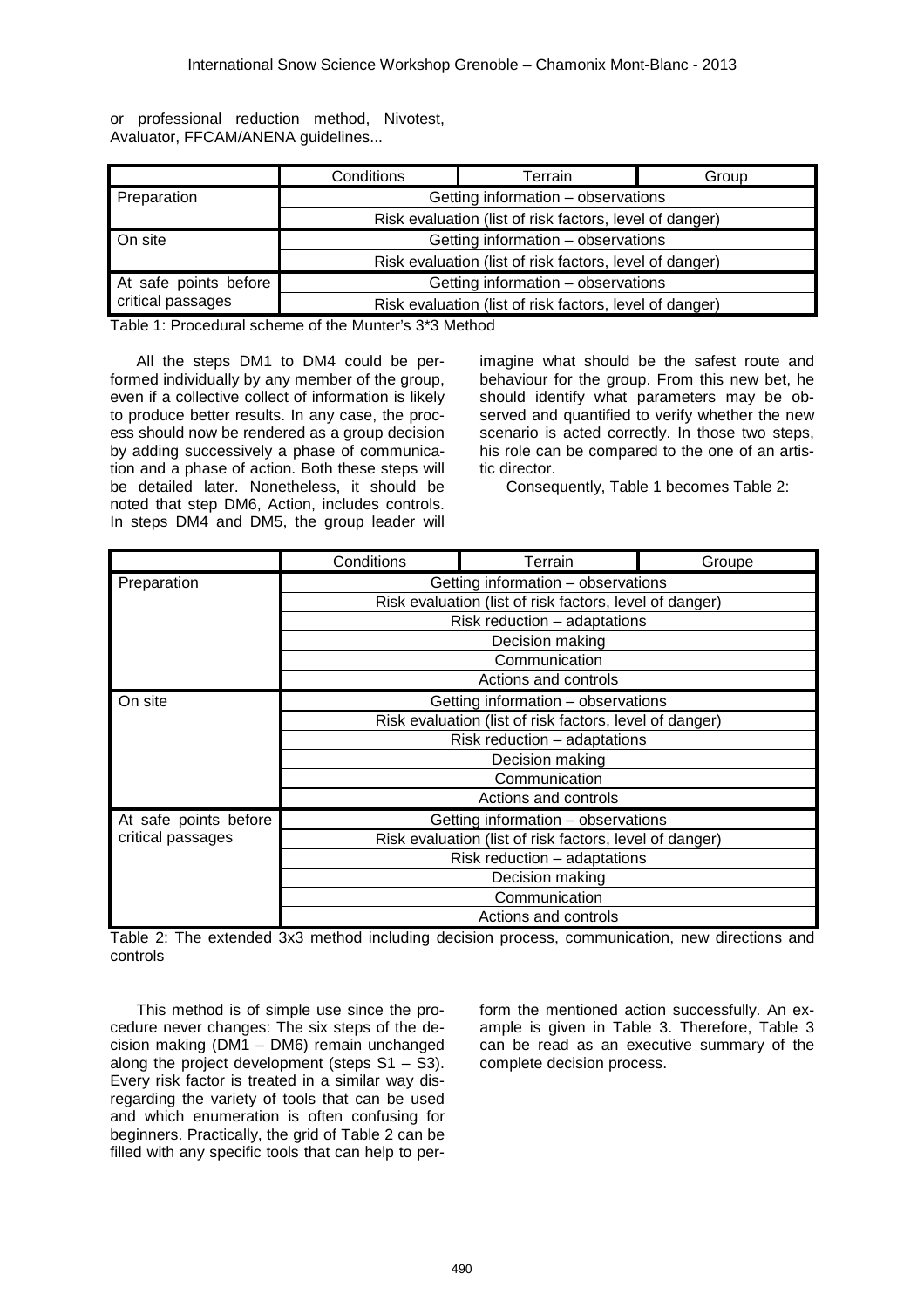|                       | Conditions                                                                                                                                                                                     | Terrain                                         | Group |  |  |
|-----------------------|------------------------------------------------------------------------------------------------------------------------------------------------------------------------------------------------|-------------------------------------------------|-------|--|--|
| Preparation           | maps - guidebooks - reports - discussions - checklists                                                                                                                                         |                                                 |       |  |  |
|                       | « Bet » – representation of what the conditions will be<br>The goal, the route, the group may be adapted<br>Reduction - Nivotest - Avaluator - FFCAM/ANENA guidelines - Personal<br>experience |                                                 |       |  |  |
|                       |                                                                                                                                                                                                |                                                 |       |  |  |
|                       |                                                                                                                                                                                                |                                                 |       |  |  |
|                       | Sharing of goals, motivations and representations - list of individual equip.                                                                                                                  |                                                 |       |  |  |
|                       | Preparing collective equipment and logistics                                                                                                                                                   |                                                 |       |  |  |
| On site               | observations - maps - guidebooks - discussions - checklists                                                                                                                                    |                                                 |       |  |  |
|                       | Do my representations still stand? - re-evaluation                                                                                                                                             |                                                 |       |  |  |
|                       | The goal, the route, the group may be adapted                                                                                                                                                  |                                                 |       |  |  |
|                       | Reduction - Nivotest - Avaluator - FFCAM/ANENA guidelines - Personal                                                                                                                           |                                                 |       |  |  |
|                       | experience                                                                                                                                                                                     |                                                 |       |  |  |
|                       | Sharing of general feeling, quantitative data, specific directions                                                                                                                             |                                                 |       |  |  |
|                       | Checking of the equipment (indiv. $+$ coll.) and of the motivations                                                                                                                            |                                                 |       |  |  |
| At safe points before |                                                                                                                                                                                                | $altmeter - clock - observations - discussions$ |       |  |  |
| critical passages     | Do my representations still stand? - re-evaluation                                                                                                                                             |                                                 |       |  |  |
|                       | The route and the group behaviour (distances) may be adapted                                                                                                                                   |                                                 |       |  |  |
|                       | Reduction - Nivotest - Avaluator - FFCAM/ANENA guidelines - Personal                                                                                                                           |                                                 |       |  |  |
|                       | experience                                                                                                                                                                                     |                                                 |       |  |  |
|                       | Sharing of the risk factors, quantitative data, decision and new directions                                                                                                                    |                                                 |       |  |  |
|                       | Adaptation of the group behaviour (distances – aborting the project)                                                                                                                           |                                                 |       |  |  |

Table 3: The grid of the extended 3\*3 method filled with tools of practical interest

# 6 DETAILED FEATURES OF STEPS DM5, COMMUNICATION, AND DM6, ACTIONS

Steps DM5, Communication and DM6, Actions, are built to give the group leader the possibility to clearly explain his decision and to make it applied in good conditions. Therefore, step DM5, is necessary so as to share the final decision and thus the resulting directions for the group. The communication step is more likely to be successful whether all the group participants feel that they were taking part in the analysis and the final decision. As a result, the decision will not be considered as an external decision imposed to the group but as a personal choice.

It should be noted that step DM5, Communication, should rather be performed in a place where the group safety is ensured so that people does not wait in an area at risk. Ideally, the critical passage could be observed from this point. This step is essential but should be performed in a quite limited time to avoid endangering the success of the project by long discussions. The following advices can be given to perform successfully step DM5:

1. Communication can be established thanks to questions. Questions allow to make people conscious of some locals conditions or of the intensity of a risk factor. In this case, question should restrict to factual observations (depth of fresh snow, time, recent avalanche activity…) and they should be

easy to answer. This form of communication makes participants actor of the decision. The acceptation of the final choice should be thus facilitated.

- 2. The analysis should also be synthesized and shared with the group. Each danger should be clearly mentioned as well as additional endangering factors like trees, cliffs or ground depressions favourable to deep accumulations of loose snow).
- 3. The previous steps lead to a common decision that has to be objectively affirmed by the group leader. Because the route adaptations were accounted for in the previous step, the decision results in directions that will affect the group behaviour (specific areas to ski, safety distances…).

Step DM5 includes directions that cannot be given whether the group leader has no clear idea of what should be the group behaviour. He should thus have a precise representation of how the actors should play the scene he has just imagined. This evocation includes parameters that could be easily evaluated to make sure that the directions are followed properly or not. Safety distance may be cited as an example. In this case, it is easy for the leader to check if his advises are applied or not. These observations play the role of feedback indications which inform the leader about both the project consistency and one's own leadership.